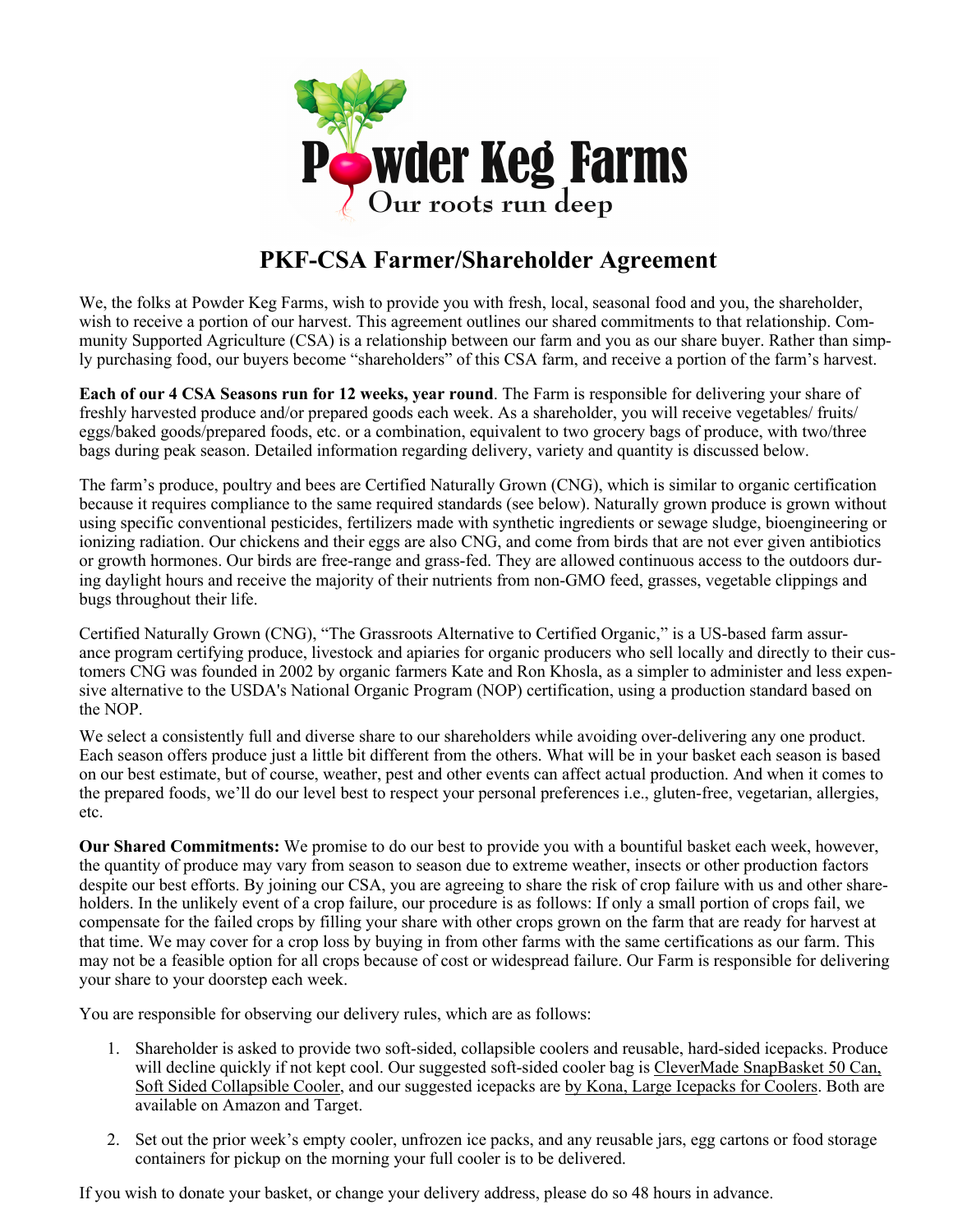We take the safety of your food seriously. For your added protection, wash all produce before eating and put frozen products in the freezer as soon as possible.

If you wish to participate in our compost project, and we hope you do, please use biodegradable, compostable bags. We'll pick up your compost when we deliver your basket.

## **Communicating with Us**

Hands down, the best way to communicate with us is via PowderKegFarms.CSAware.com. We will do our best to respond as soon as possible, but please understand that we spend most of our time growing your food, and not at a desk. Please update us with any news of the following: changes to your email address or to your delivery location, problems with your delivery, suggestions or dissatisfaction with your share.

When you sign up, you will be added to our PKF-CSA group email list. Please read your email from us. We depend on being able to communicate important information such as necessary changes to your delivery schedule or to share our farm news. Every week, we email an update on what to expect that week in terms of crops and prepared foods.

## **Share Fees for PKF-CSA 2022**

By offering shares in advance of each season, CSA reduces the burden of up-front costs for the farmer. Your shareholder fees provide us with money to purchase seeds and equipment before the season starts, and we very much appreciate your commitment. A full share cost is \$528 for the 12 weeks. A half share cost is \$390 for 12 weeks. All payments are non-refundable, however, we will credit your account in cases delivery errors, Payments can be made at PowderKegFarms.CSAware.com with one credit card payment or one check. If you wish to pay the shareholder fee in three installments, to total your amount due, you can do so with three postdated checks made payable to Powder Keg Farms.

*We thank you.*

Powder Keg Farms Tyler@Powderkegfarms.com 540-514-4589